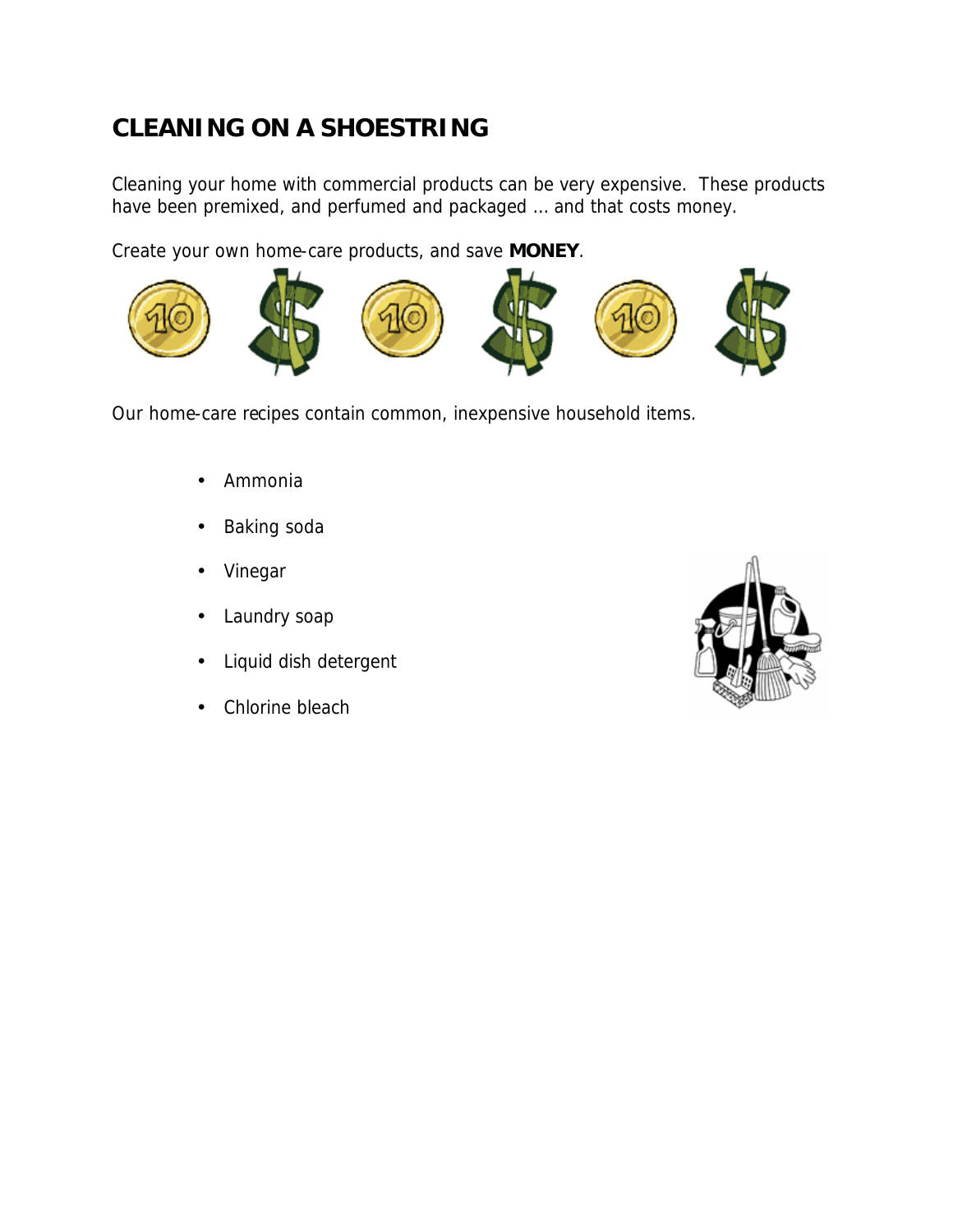# **AMMONIA**

Ammonia is a strong cleaner and should be used in a well-ventilated area. Use it to:

- Wash windows
- Clean ovens
- Clean bathroom
- Remove wax from floors



# **BAKING SODA**

Baking soda is a mild cleaner and keeps the house smelling fresh. It may be used to:

- Clean refrigerators
- Remove stains
- Eliminate odors
- Scrub without scratching



# **VINEGAR**

Vinegar is a good basic cleaner that leaves the house shiny.

- Clean glass
- Shine chrome
- Remove mild rust stain
- Scrub without scratching

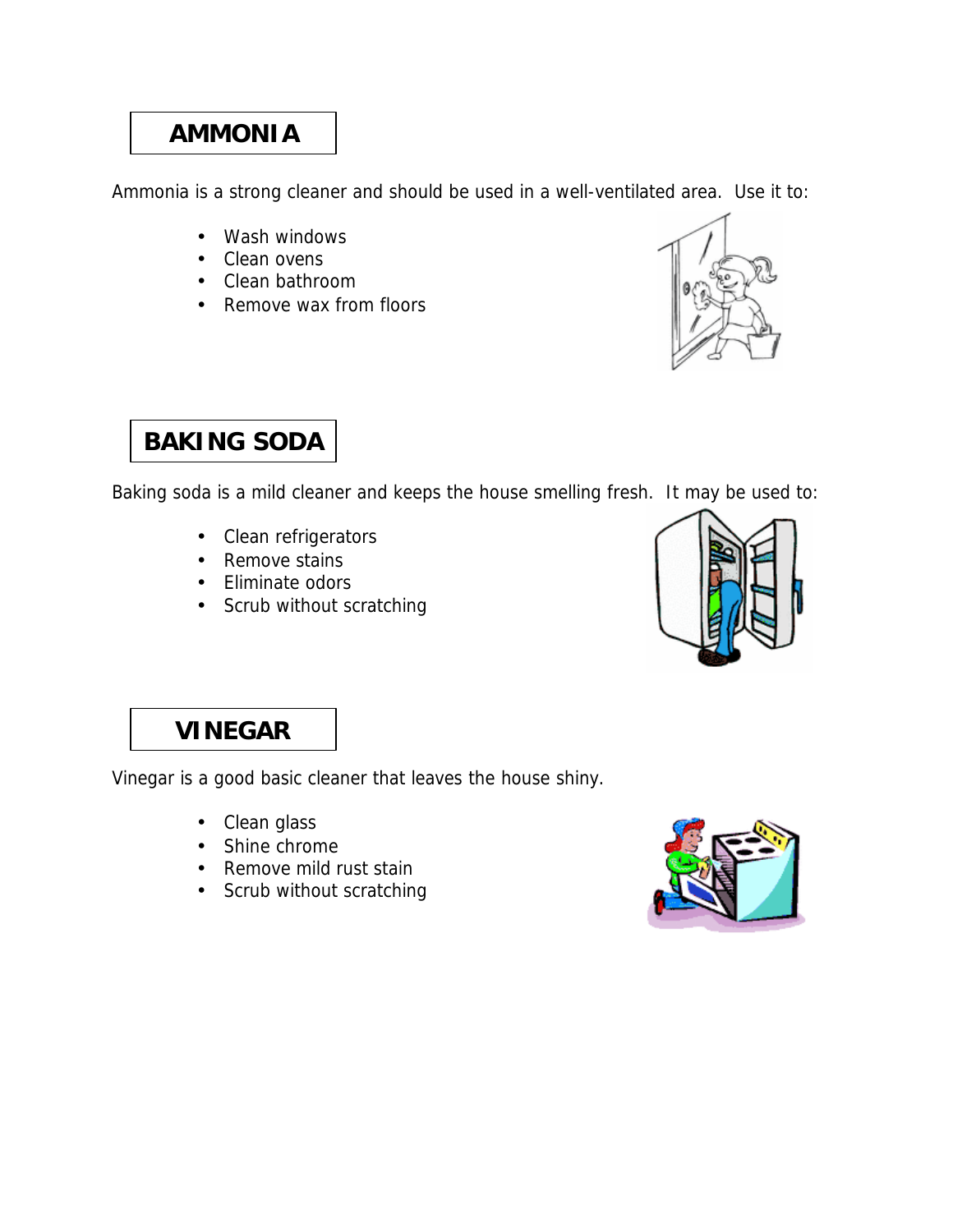# **LAUNDRY SOAP**

Laundry soap is available in either liquid or powder form. It is used to clean:

- Clothes by hand or in the washing machine
- Make a mild cleaning solution
- Remove heavy soil grease from walls, floors, fixtures



# **LIQUID DISH DETERGENT**

Liquid dish detergent is made to clean dishes. It removes food particles and grease. It can be also used to:

- Hand-wash delicate clothing
- Do small household cleaning jobs-countertops, walls, floors, appliances and fixtures



#### **CHLORINE BLEACH**

Chlorine bleach will help kill germs while cleaning. It may be used to:

- Clean and deodorize bathrooms
- Clean and deodorize kitchens
- Remove stains
- Disinfect garbage and diaper pails
- Kill mildew

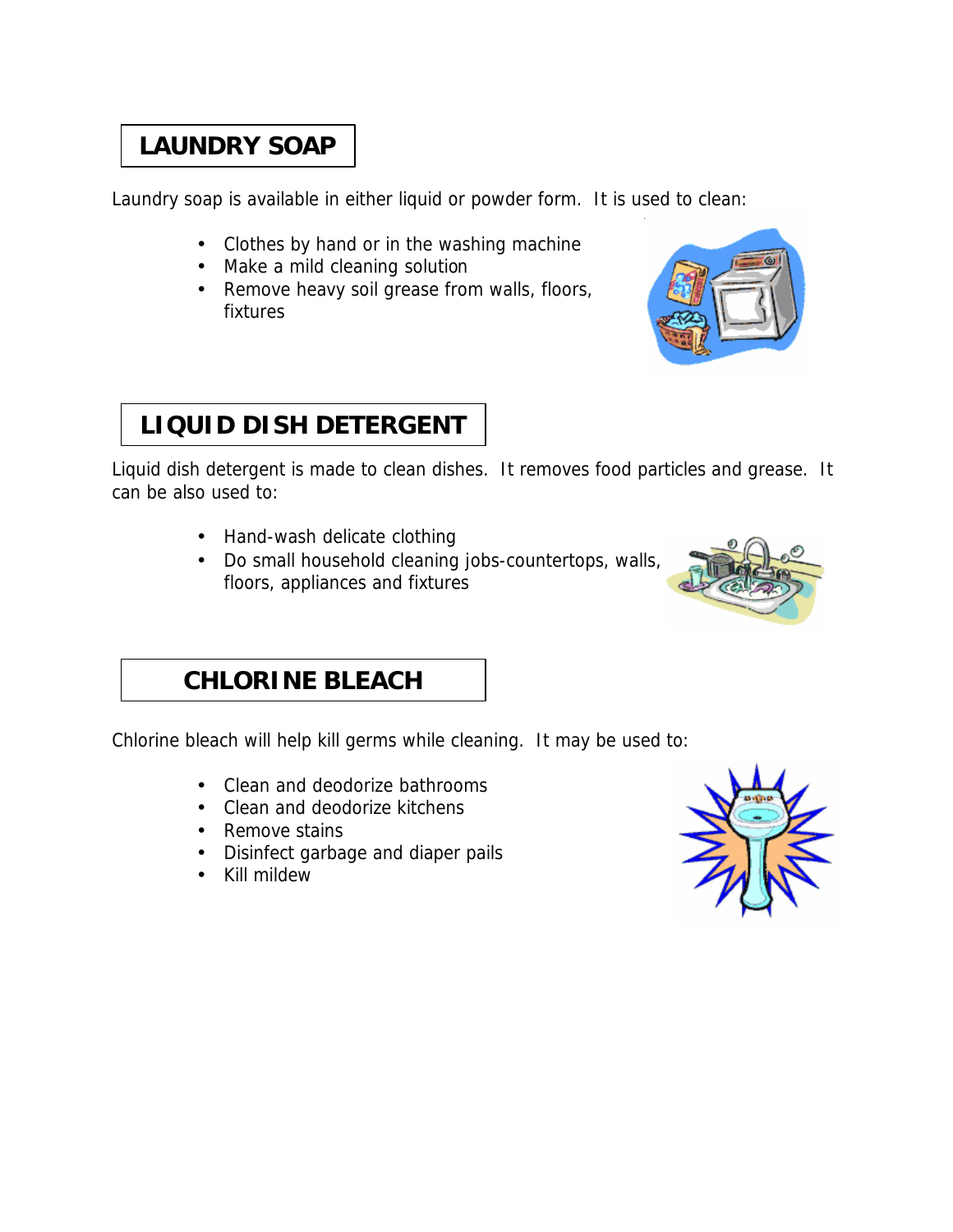### **FOR SAFETY SAKE …**



- 1. Never mix chlorine bleach, or any cleaner containing chlorine, with ammonia or with cleaners containing ammonia. This produces dangerous fumes.
- 2. Most household cleaners are very poisonous. Be careful when storing these products. Be sure that children cannot reach them. Store in a locked cabinet.
- 3. When mixing your own homemade cleaners remember: measuring utensils used for cleaners should not be used for food.
- 4. Always store your homemade cleaning solution in tightly closed containers, labeled correctly, and out of children's reach.



**NEVER MIX CHLORINE BLEACH, OR ANY CLEANER CONTAINING CHLORINE, WITH AMMONIA!!!**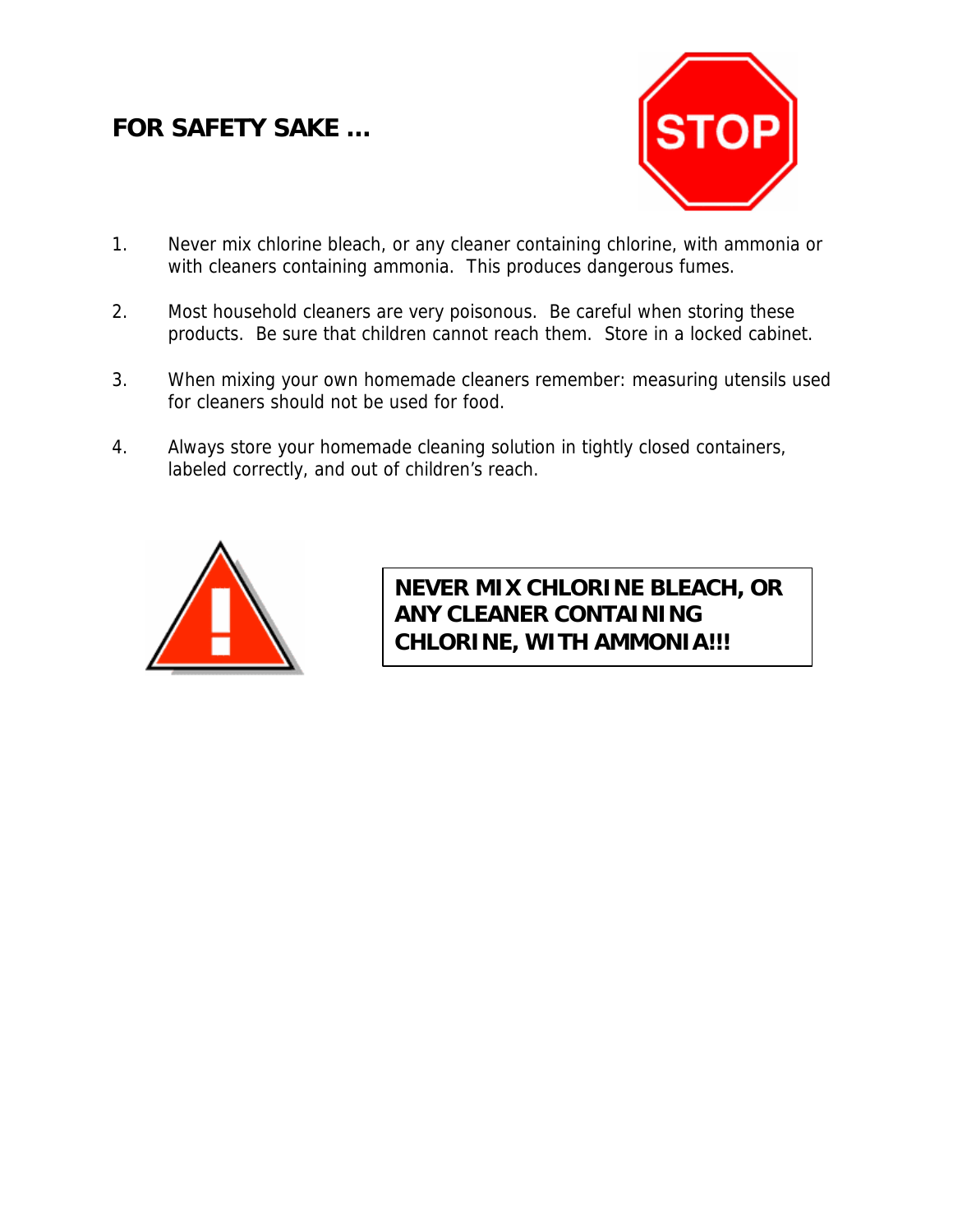# **Recipes For Making Cleaning Products**

#### **General Household Cleaner**

- 2 tablespoons ammonia
- 2 tablespoons liquid dish detergent
- 1 quart of water

Mix and use for general household cleaning.



#### **Wall Cleaner**

¼ cup ammonia 1 gallon warm water

Combine these ingredients. Use the two-bucket method – one bucket of wash water and one bucket of rinse water – to reduce the amount of cleaner used. Change rinse water often.

#### **Grout Cleaner** *(between ceramic tile)*

Chlorine bleach **Water** 

Scrub the grout first with hot suds. Mix the water and chlorine bleach and apply the diluted solution to the grout. Repeat procedure, keeping tile wet for five minutes.



# **Window Cleaner**

¼ cup ammonia or ½ cup vinegar 2 quarts water

Mix ingredients together. Store in a spray bottle and label. Good for windows, mirrors and glass over pictures.

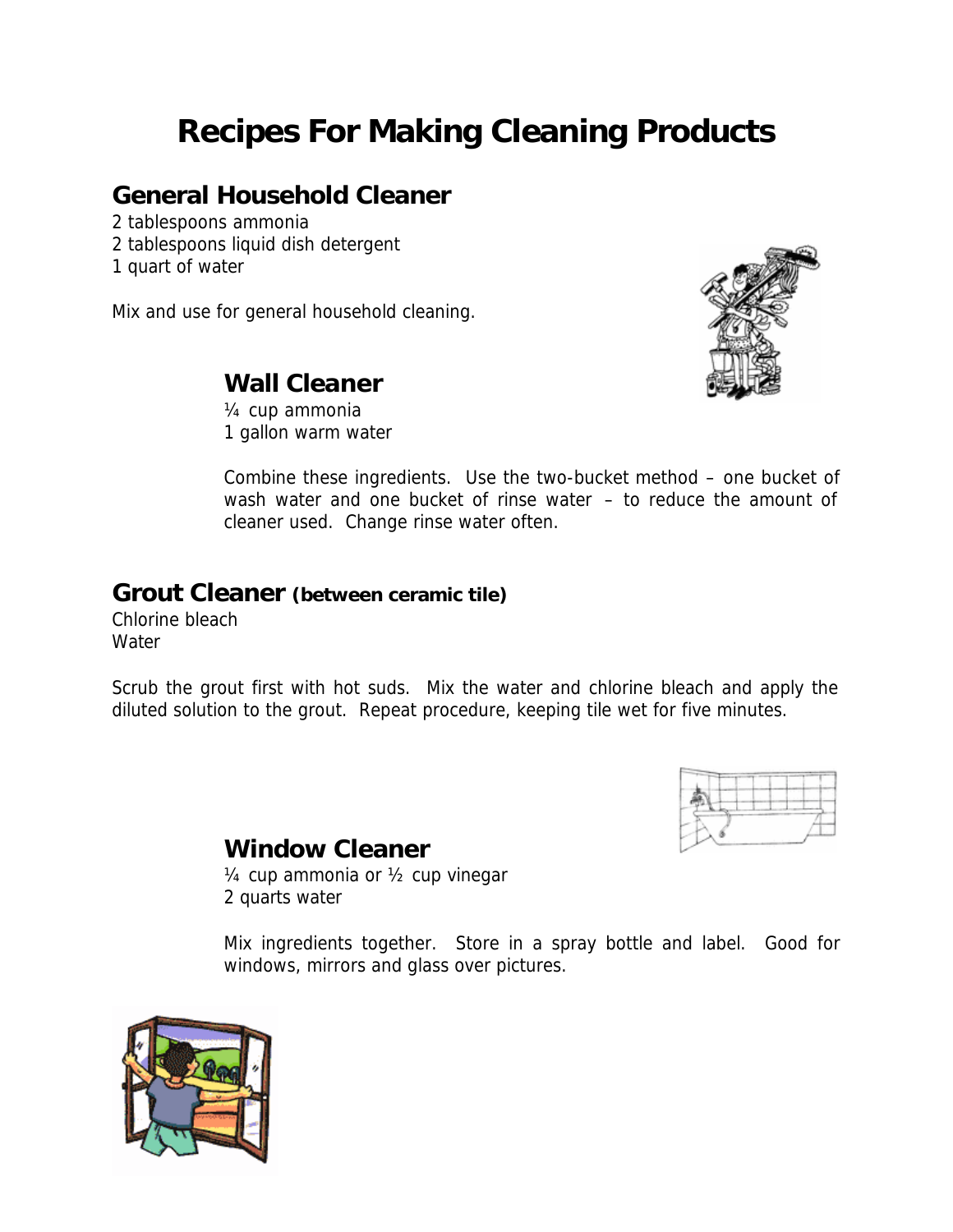### **Laundry Spot Remover**

1 cup laundry soap (generic brand works)

- 1 cup ammonia
- 1 cup water

Mix ingredients together. Store in a spray bottle and label. Works well for grease, dirt and perspiration stains.

**Caution: do not use chlorine bleach in your wash water if you use ammonia.**



1 quart of water  $\frac{3}{4}$  cup baking soda ½ cup ammonia 2 tablespoons cornstarch  $\frac{1}{4}$  cup vinegar  $\frac{1}{4}$  cup perfumed 2 tablespoons baking soda talcum powder



#### **Rug Cleaner Carpet Freshener**

Sprinkle on carpet, let stand 5 To 15 minutes, and then vacuum.

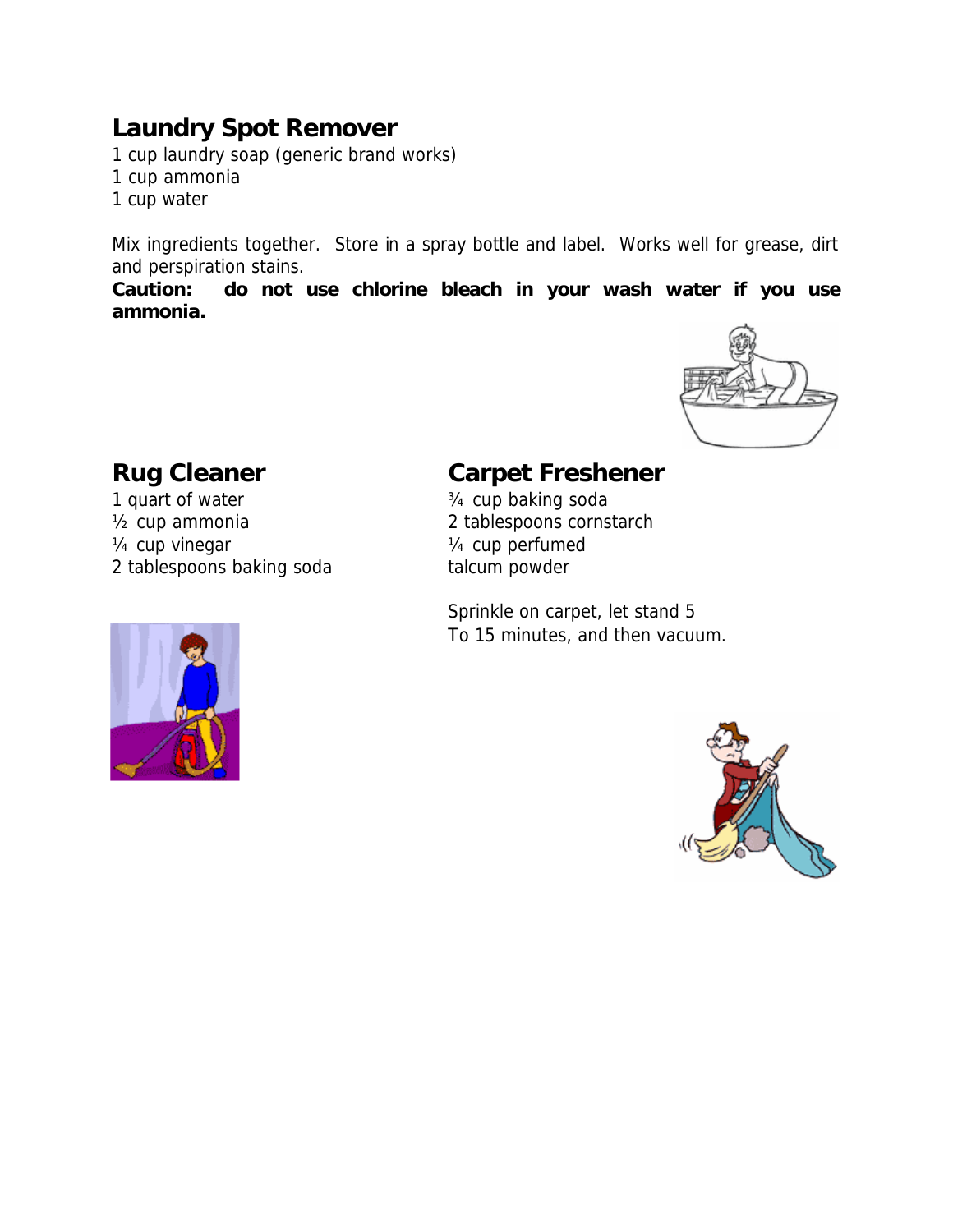#### **WHAT WILL VINEGAR CLEAN?**

In the kitchen – save money by using the cheapest dish soap. Add a few drops of vinegar to the dishwater. Vinegar cuts the grease and leaves dishes sparkling clean.

To perk up your coffee pot, simply fill the inside with a solution of half white vinegar and half water. Run through a brew cycle. Rinse thoroughly with water when finished.

To remove tarnish from copper or brass, mix a solution of equal parts salt, vinegar and flour. Apply the paste with a damp sponge and rub on the item until it's shiny, rinse and gently dry.



In the bathroom – to remove soap buildup from the shower curtain, use vinegar full strength. Rinse clean.

For stains – If your pet "does its thing" on the rug, undo the damage by sponging the spot with  $\frac{1}{2}$  cup vinegar diluted with 1 quart warm water. Let stand for a few minutes to dissolve stain. Wipe clean. Repeat if necessary. (A spot test is suggested on the fabric or rug to be sure that the color will not be faded or removed.)